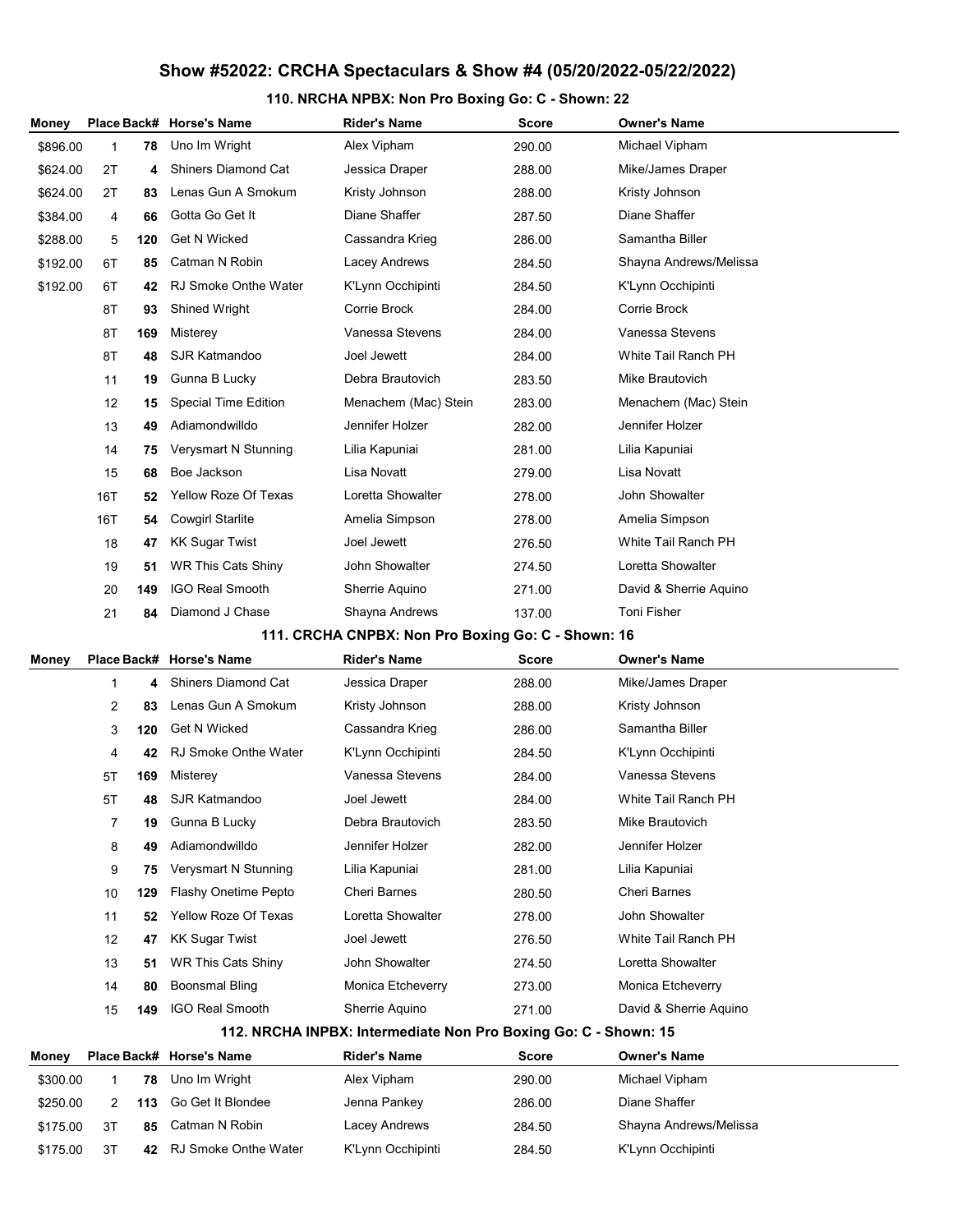## Show #52022: CRCHA Spectaculars & Show #4 (05/20/2022-05/22/2022)

| \$50.00  | 5T             | 2         | <b>Metallic Flame</b>                 | Serafina Madonna                                                 | 282.00           | Serafina Madonna                     |
|----------|----------------|-----------|---------------------------------------|------------------------------------------------------------------|------------------|--------------------------------------|
| \$50.00  | 5Τ             | 49        | Adiamondwilldo                        | Jennifer Holzer                                                  | 282.00           | Jennifer Holzer                      |
|          | 7              | 75        | Verysmart N Stunning                  | Lilia Kapuniai                                                   | 281.00           | Lilia Kapuniai                       |
|          | 8T             | 33        | <b>Respond Please</b>                 | Amy Etcheverry                                                   | 280.50           | Amy Etcheverry                       |
|          | 8T             | 129       | Flashy Onetime Pepto                  | <b>Cheri Barnes</b>                                              | 280.50           | <b>Cheri Barnes</b>                  |
|          | 10             | 68        | Boe Jackson                           | Lisa Novatt                                                      | 279.00           | Lisa Novatt                          |
|          | 11             | 54        | <b>Cowgirl Starlite</b>               | Amelia Simpson                                                   | 278.00           | Amelia Simpson                       |
|          | 12             | 69        | <b>ISR Won More</b>                   | Sabrina Thomas                                                   | 270.50           | Sabrina Thomas                       |
|          | 13             | 131       | Smoothe And Jazzy                     | <b>Julie Poznoff</b>                                             | 142.00           | Julie Poznoff                        |
|          | 14             | 114       | <b>SS Metallic Fever</b>              | Vanessa Lynn Norris                                              | 139.00           | Vanessa Lynn Norris                  |
|          | 15             | 84        | Diamond J Chase                       | Shayna Andrews                                                   | 137.00           | <b>Toni Fisher</b>                   |
|          |                |           |                                       | 113. CRCHA CINPBX: Intermediate Non Pro Boxing Go: C - Shown: 10 |                  |                                      |
| Money    |                |           | Place Back# Horse's Name              | Rider's Name                                                     | Score            | <b>Owner's Name</b>                  |
|          | $\mathbf{1}$   | 2         | <b>Metallic Flame</b>                 | Serafina Madonna                                                 | 282.00           | Serafina Madonna                     |
|          | 2              | 49        | Adiamondwilldo                        | Jennifer Holzer                                                  | 282.00           | Jennifer Holzer                      |
|          | 3              | 75        | Verysmart N Stunning                  | Lilia Kapuniai                                                   | 281.00           | Lilia Kapuniai                       |
|          | 4              | 33        | <b>Respond Please</b>                 | Amy Etcheverry                                                   | 280.50           | Amy Etcheverry                       |
|          | 5              | 68        | Boe Jackson                           | Lisa Novatt                                                      | 279.00           | Lisa Novatt                          |
|          | 6              | 54        | <b>Cowgirl Starlite</b>               | Amelia Simpson                                                   | 278.00           | Amelia Simpson                       |
|          | $\overline{7}$ | 55        | Mr Spook Nic                          | Doreen Dalbey                                                    | 276.50           | Doreen Dalbey                        |
|          | 8              | 45        | Wise Bass Cat                         | Christina Ruddy                                                  | 273.50           | Christina Ruddy                      |
|          | 9              | 175       | Gottagetalittleoak                    | Shawna Lamarsh                                                   | 271.00           | Raymond & Shawna                     |
|          | 10             | 174       | Getta Pearl                           | Shawna Lamarsh                                                   | 269.00           | Shawna & Raymond                     |
|          |                |           |                                       |                                                                  |                  |                                      |
|          |                |           |                                       | 114. NRCHA LNPBX: Limited Non Pro Boxing Go: C - Shown: 14       |                  |                                      |
| Money    |                |           | Place Back# Horse's Name              | <b>Rider's Name</b>                                              | Score            | <b>Owner's Name</b>                  |
| \$255.00 | 1              | 113       | Go Get It Blondee                     | Jenna Pankey                                                     | 286.00           | Diane Shaffer                        |
| \$191.25 | 2T             | 2         | Metallic Flame                        | Serafina Madonna                                                 | 282.00           | Serafina Madonna                     |
| \$191.25 | 2T             | 49        | Adiamondwilldo                        | Jennifer Holzer                                                  | 282.00           | Jennifer Holzer                      |
| \$127.50 | 4              | 75        | Verysmart N Stunning                  | Lilia Kapuniai                                                   | 281.00           | Lilia Kapuniai                       |
| \$85.00  | 5              | 177       | One Time Reno                         | <b>Becky Clark</b>                                               | 280.00           | <b>Becky Clark</b>                   |
|          | 6              | 140       | Pepto Shiney Chex                     | Suzette Overgaag                                                 | 279.00           | Suzette Overgaag                     |
|          | $\overline{7}$ | 23        | Mo Beta                               | Melissa Alvarez                                                  | 278.00           | Melissa Alvarez                      |
|          | 8              | 80        | <b>Boonsmal Bling</b>                 | Monica Etcheverry                                                | 273.00           | Monica Etcheverry                    |
|          | 9              | 28        | <b>Gunning Moonshine</b>              | Anna Rippy                                                       | 271.50           | Anna Rippy                           |
|          | 10             | 69        | <b>ISR Won More</b>                   | Sabrina Thomas                                                   | 270.50           | Sabrina Thomas                       |
|          | 11             | 13        | <b>CR Dual Style</b>                  | Julie Garrison                                                   | 266.00           | Julie Garrison                       |
|          | 12             | 27        | Boondocs Sally Rocks                  | Gerrica Manda                                                    | 254.50           | Gerrica Manda                        |
|          | 13             | 105       | Gwen Stefvonnie                       | Liz Hudson                                                       | 250.00           | Liz Varin                            |
|          | 14             | 84        | Diamond J Chase                       | Shayna Andrews                                                   | 137.00           | <b>Toni Fisher</b>                   |
|          |                |           |                                       | 115. CRCHA CLNPBX: Limited Non Pro Boxing Go: C - Shown: 15      |                  |                                      |
| Money    |                |           | Place Back# Horse's Name              | <b>Rider's Name</b>                                              | Score            | <b>Owner's Name</b>                  |
|          | $\mathbf{1}$   | 3         | Captain Jack Sparrow                  | Amie Canby                                                       | 291.50           | Amie Canby                           |
|          | 2T             | 2         | Metallic Flame                        | Serafina Madonna                                                 | 282.00           | Serafina Madonna                     |
|          | 2T             | 49        | Adiamondwilldo                        | Jennifer Holzer                                                  | 282.00           | Jennifer Holzer                      |
|          | 4<br>5         | 75<br>177 | Verysmart N Stunning<br>One Time Reno | Lilia Kapuniai<br><b>Becky Clark</b>                             | 281.00<br>280.00 | Lilia Kapuniai<br><b>Becky Clark</b> |